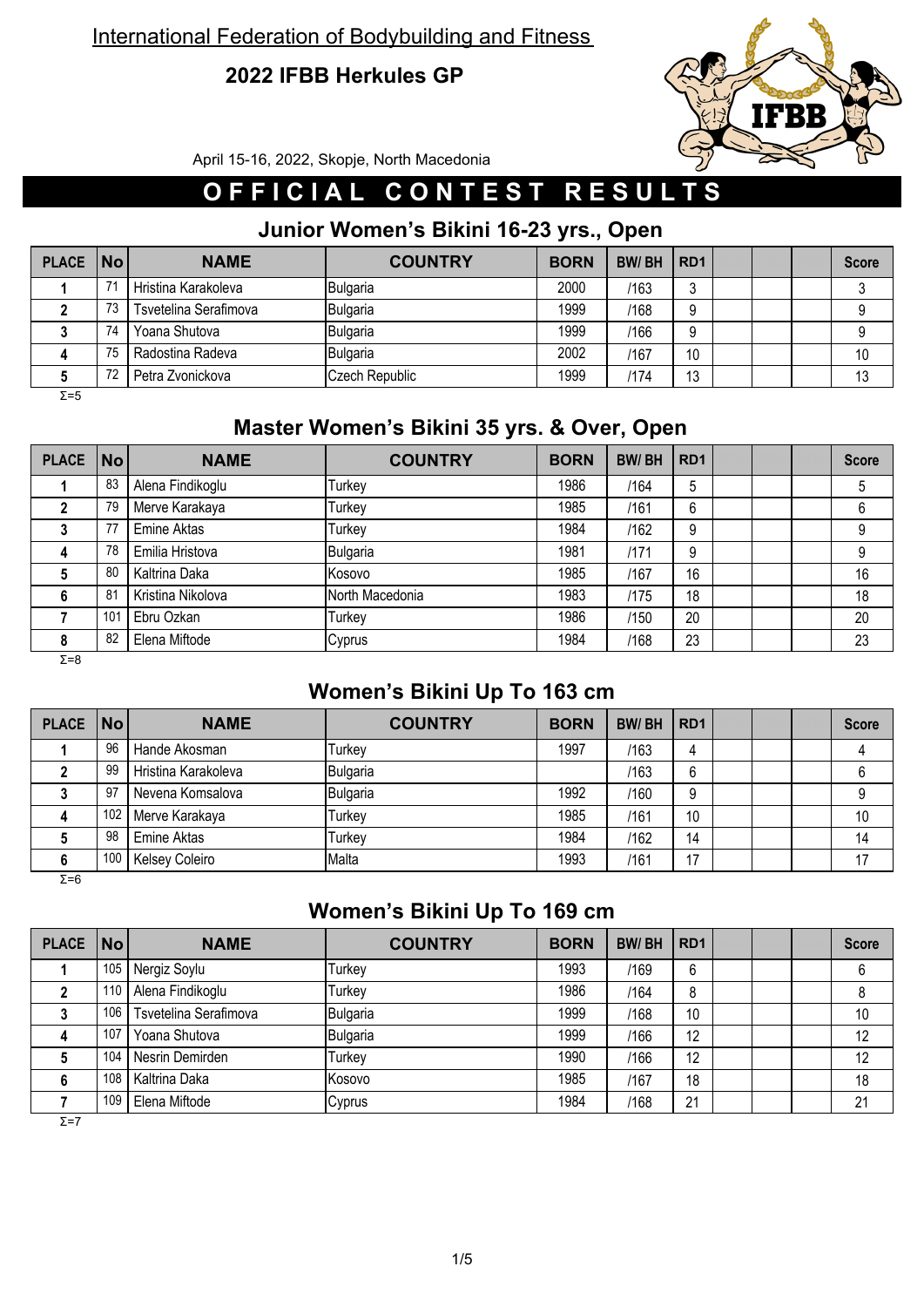## **Women's Bikini Over 169 cm**

| PLACE   No   |     | <b>NAME</b>         | <b>COUNTRY</b>  | <b>BORN</b> | <b>BW/BH</b> | R <sub>D</sub> 1 |  | <b>Score</b> |
|--------------|-----|---------------------|-----------------|-------------|--------------|------------------|--|--------------|
|              | 116 | Yelizaveta Malakova | Bulgaria        | 1993        | /175         | о<br>J           |  |              |
|              | 115 | Teodora Ilieva      | Bulgaria        | 1994        | /173         | 6                |  |              |
|              | 114 | Deniz Halilagaoglu  | Turkev          | 1998        | /175         | 9                |  |              |
|              | 112 | Petra Zvonickova    | Czech Republic  | 1999        | /174         | 13               |  | 13           |
|              |     | Kristina Nikolova   | North Macedonia | 1983        | /175         | 14               |  | 14           |
| $\Sigma = 5$ |     |                     |                 |             |              |                  |  |              |

#### **Women's Bikini, Overall**

| <b>PLACE</b> | <b>No</b> | <b>NAME</b>         | <b>COUNTRY</b> | <b>BORN</b> | <b>BW/BH</b> | R <sub>D</sub> 1 |  | <b>Score</b> |
|--------------|-----------|---------------------|----------------|-------------|--------------|------------------|--|--------------|
|              | 116       | Yelizaveta Malakova | Bulgaria       | 1993        | /175         |                  |  |              |
|              | 96        | Hande Akosman       | Turkev         | 1997        | /163         | m<br>v.          |  |              |
|              | 105       | Nergiz Soylu        | Turkev         | 1993        | /169         | c                |  |              |

Σ=3

## **Women's Wellness, Open**

| PLACE   No |     | <b>NAME</b>          | <b>COUNTRY</b>  | <b>BORN</b> | <b>BW/BH</b> | RD <sub>1</sub> |  | <b>Score</b> |
|------------|-----|----------------------|-----------------|-------------|--------------|-----------------|--|--------------|
|            | 127 | Meri Akievska        | North Macedonia | 1999        | /160         |                 |  |              |
|            | 126 | Neli Semkova         | Bulgaria        | 1992        | /167         |                 |  |              |
|            | 130 | Arbnora Racaj        | <b>IKosovo</b>  | 1997        | /155         | 10              |  | 10           |
| 4          | 129 | Gabriela Trifonova   | Bulgaria        | 1986        | /164         | 11              |  |              |
|            | 128 | Anastasia Stroilescu | Romania         | 2003        | /167         | 15              |  | 15           |

 $\overline{Σ}$ =5

## **Women's Fit- Model Open**

| <b>PLACE</b> | <b>No</b> | <b>NAME</b>     | <b>COUNTRY</b> | <b>BORN</b> | <b>BW/BH</b>   | R <sub>D</sub> <sub>1</sub> | RD <sub>2</sub> |  | <b>Score</b>     |
|--------------|-----------|-----------------|----------------|-------------|----------------|-----------------------------|-----------------|--|------------------|
|              | 118       | Adina Ivascu    | Romania        | 1981        | 153            | ъ.                          |                 |  |                  |
|              | 110       | Emilia Hristova | Bulgaria       | 1981        | $^{\prime}$ 17 |                             |                 |  | $\sqrt{2}$<br>14 |
| $ -$         |           |                 |                |             |                |                             |                 |  |                  |

Σ=2

#### **Fit- Pairs**

| <b>PLACE</b> | No      | <b>NAME</b>                  | <b>COUNTRY</b> | <b>BORN</b> | <b>BW/BH</b> | l RD1 |  | Score |
|--------------|---------|------------------------------|----------------|-------------|--------------|-------|--|-------|
|              | 31<br>ັ | Emilia Hristova - Alan Ahmed |                |             |              |       |  |       |
|              | 32      | Merve Karakaya - Mert Gurler | Turkev         | 1985        | /161         |       |  |       |
| $\Sigma = 2$ |         |                              |                |             |              |       |  |       |

## **Men's Classic Bodybuilding, Open**

| <b>PLACE</b> | No | <b>NAME</b>       | <b>COUNTRY</b>  | <b>BORN</b> | <b>BW/BH</b> | RD1x | RD <sub>2</sub> |  | <b>Score</b> |
|--------------|----|-------------------|-----------------|-------------|--------------|------|-----------------|--|--------------|
|              | 68 | Matej Kristin     | Slovakia        | 1992        | 96/191       | 10   | 5               |  | 15           |
|              | 62 | Bahadir Akvan     | Turkey          | 1989        | 82.5/178     | 12   | 8               |  | 20           |
|              | 64 | Tomche Nikoloski  | North Macedonia | 1987        | 80/178       | 16   | 5               |  | 21           |
| 4            | 66 | Fatlind Kergeli   | Kosovo          | 2002        | 92/183       | 22   | 11              |  | 33           |
| 5            | 67 | Mohamed Alhammadi | Uae             | 1982        | 72/171       | 34   | 14              |  | 48           |
| 6            | 65 | Florent Kadrolli  | Kosovo          | 1992        | 88.5/186     | 34   | 18              |  | 52           |
|              | 63 | Valon Nika        | Kosovo          | 1987        | 96/189       | 40   | 20              |  | 60           |
| Σ=7          |    |                   |                 |             |              |      |                 |  |              |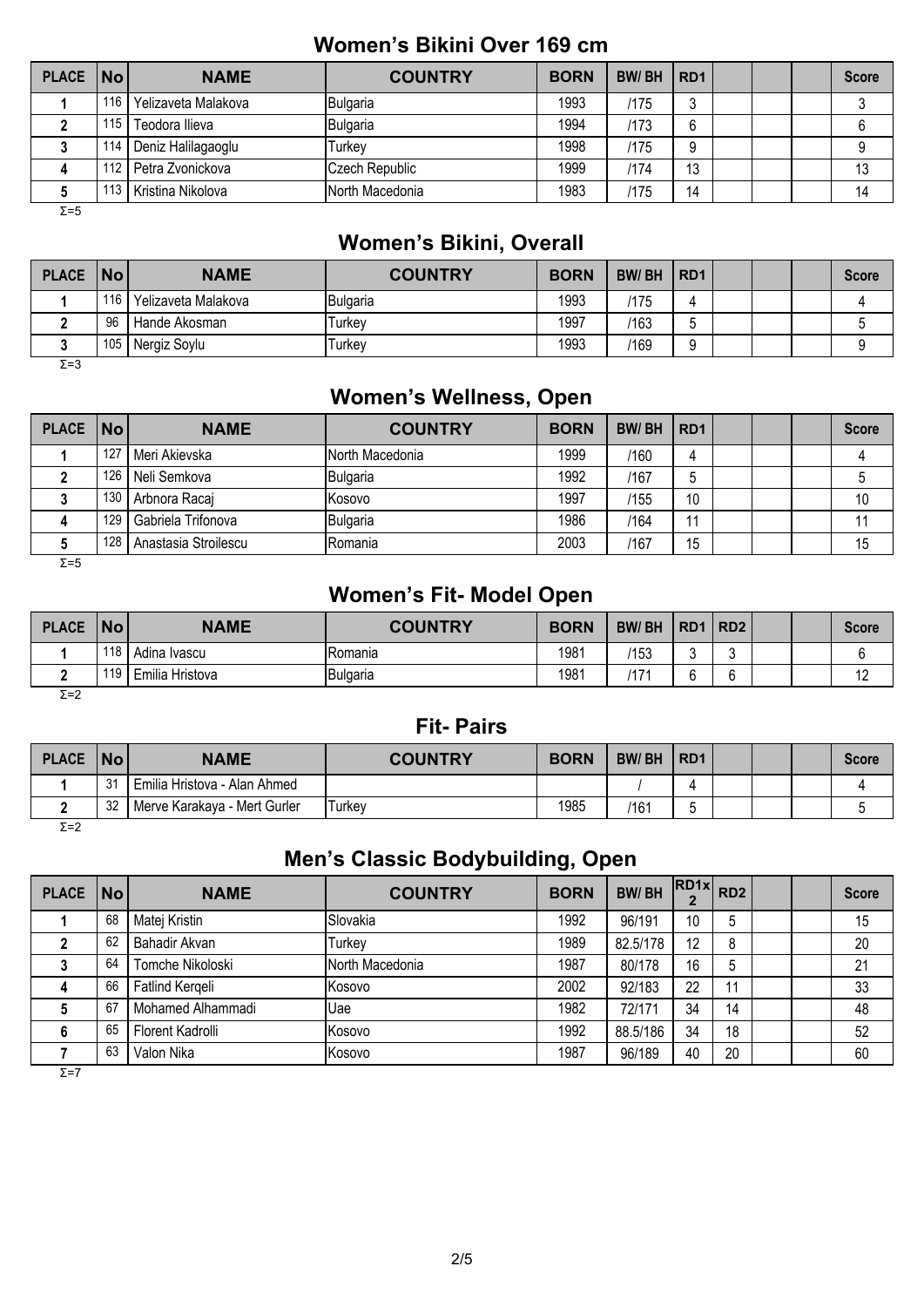## **Junior Men's Bodybuilding 16-23 yrs., Open**

| <b>PLACE</b> | $\overline{\mathsf{No}}$ | <b>NAME</b>       | <b>COUNTRY</b>   | <b>BORN</b> | <b>BW/BH</b> | $\frac{1}{2}$ RD1x RD2 |    |  | <b>Score</b> |
|--------------|--------------------------|-------------------|------------------|-------------|--------------|------------------------|----|--|--------------|
|              | 20                       | Patrik Dzurilla   | ISlovakia        | 1999        | 75/171       | 6                      |    |  |              |
|              | $\Omega$<br>L            | Fatlind Kergeli   | Kosovo           | 2002        | 92/183       | 12                     | 6  |  | 18           |
|              | 23                       | Petar Bogdanovski | INorth Macedonia | 1999        | 79           | 22                     | 9  |  | 31           |
| 4            | າາ                       | Ibrahim Avci      | Turkev           | 2000        | 79.5/174     | 20                     | 10 |  | 32           |

 $Σ=4$ 

## **Master Men's Bodybuilding 40 yrs. & Over, Open**

| <b>PLACE</b> | $\overline{\mathsf{No}}$ | <b>NAME</b>            | <b>COUNTRY</b>   | <b>BORN</b> | <b>BW/BH</b> | $ RD1x $ $RD2$ |    |  | <b>Score</b> |
|--------------|--------------------------|------------------------|------------------|-------------|--------------|----------------|----|--|--------------|
|              | 29                       | Carlos Caruana         | Malta            | 1977        | 79.5/        | 6              | ◠  |  |              |
|              | 25                       | Ergun Bagcivan         | Turkev           | 1975        | 86           | 12             | 6  |  | 18           |
|              | 28                       | Jesper Espensen        | <b>IFBB</b> Flag | 1969        | 95/186       | 20             | 10 |  | 30           |
| 4            | - 27                     | Alexandru Vitan        | Romania          | 1979        | 89.8/178     | 22             | 12 |  | 34           |
|              | 26                       | <b>Tiberiu Nutescu</b> | Romania          | 1965        | 87           | 30             | 15 |  | 45           |

Σ=5

## **Men's Bodybuilding Up To 80 kg**

| PLACE No     |    | <b>NAME</b>        | <b>COUNTRY</b>  | <b>BORN</b> | <b>BW/BH</b> | $\left $ RD1x RD2 |    |  | <b>Score</b> |
|--------------|----|--------------------|-----------------|-------------|--------------|-------------------|----|--|--------------|
|              | 34 | Patrik Dzurilla    | Slovakia        | 1999        | 75/171       | 6                 | 6  |  | 12           |
|              | 37 | Tomche Nikoloski   | North Macedonia | 1987        | 80/178       | 14                | 5  |  | 19           |
|              | 35 | Carlos Caruana     | Malta           | 1977        | 79.5/        | 14                | 6  |  | 20           |
| 4            | 38 | <b>Hikmet Atiz</b> | Turkey          | 1988        | 69/          | 28                | 15 |  | 43           |
| 5            | 36 | Aykut Kaya         | Turkey          | 1984        | 70/          | 30                | 16 |  | 46           |
| 6            | 40 | Petar Bogdanovski  | North Macedonia | 1999        | 79/          | 32                | 14 |  | 46           |
|              | 39 | Abdelrahman Al-Ali | <b>Uae</b>      | 1998        | 74/170       | 42                | 21 |  | 63           |
| $\Sigma = 7$ |    |                    |                 |             |              |                   |    |  |              |

## **Men's Bodybuilding Over 80 kg**

| <b>PLACE</b> | No | <b>NAME</b>         | <b>COUNTRY</b>   | <b>BORN</b> | <b>BW/BH</b> | $\cdot$ RD1x RD2 |    |  | <b>Score</b> |
|--------------|----|---------------------|------------------|-------------|--------------|------------------|----|--|--------------|
|              | 47 | Bozhidar Pecakovski | North Macedonia  | 1996        | 96/183       | 12               | 8  |  | 20           |
|              | 42 | Ali Mohamad         | <b>IFBB</b> Flag | 1985        | 85/175.2     | 16               | 5  |  | 21           |
|              | 43 | Granit Kuleta       | Kosovo           | 1990        | 89/179       | 16               | 10 |  | 26           |
|              | 44 | <b>Yuliy Rusev</b>  | Bulgaria         | 1979        | 105/         | 18               | 8  |  | 26           |
|              | 45 | Florent Kadrolli    | Kosovo           | 1992        | 88.5/186     | 30               | 15 |  | 45           |
| 6            | 46 | Valon Nika          | Kosovo           | 1987        | 96/189       | 34               | 18 |  | 52           |
| - -          |    |                     |                  |             |              |                  |    |  |              |

Σ=6

## **Men's Bodybuilding, Overall**

|                                                          |  | <b>Score</b> |
|----------------------------------------------------------|--|--------------|
| 1996<br>Bozhidar Pecakovski<br>96/183<br>North Macedonia |  |              |
| 1999<br>34<br>Slovakia<br>Patrik Dzurilla<br>75/171      |  |              |

Σ=2

## **Men's Classic Physique Up To 175 cm**

| <b>PLACE</b> | $\overline{\mathsf{No}}$ | <b>NAME</b>       | <b>COUNTRY</b>  | <b>BORN</b> | <b>BW/BH</b> | $R\text{D1x}$ $R\text{D2}$ |    |  | <b>Score</b> |
|--------------|--------------------------|-------------------|-----------------|-------------|--------------|----------------------------|----|--|--------------|
|              | 85                       | Patrik Dzurilla   | <b>Slovakia</b> | 1999        | 75/171       | ⌒<br>b                     |    |  |              |
|              | 86                       | Ibrahim Avci      | Turkev          | 2000        | 79.5/174     | 12                         |    |  | 19           |
|              | 88                       | Ledian Bardhi     | Albania         | 1985        | 82/175       | 18                         | 8  |  | 26           |
|              | 87                       | Mohamed Alhammadi | Uae             | 1982        | 72/171       | 24                         | 12 |  | 36           |

Σ=4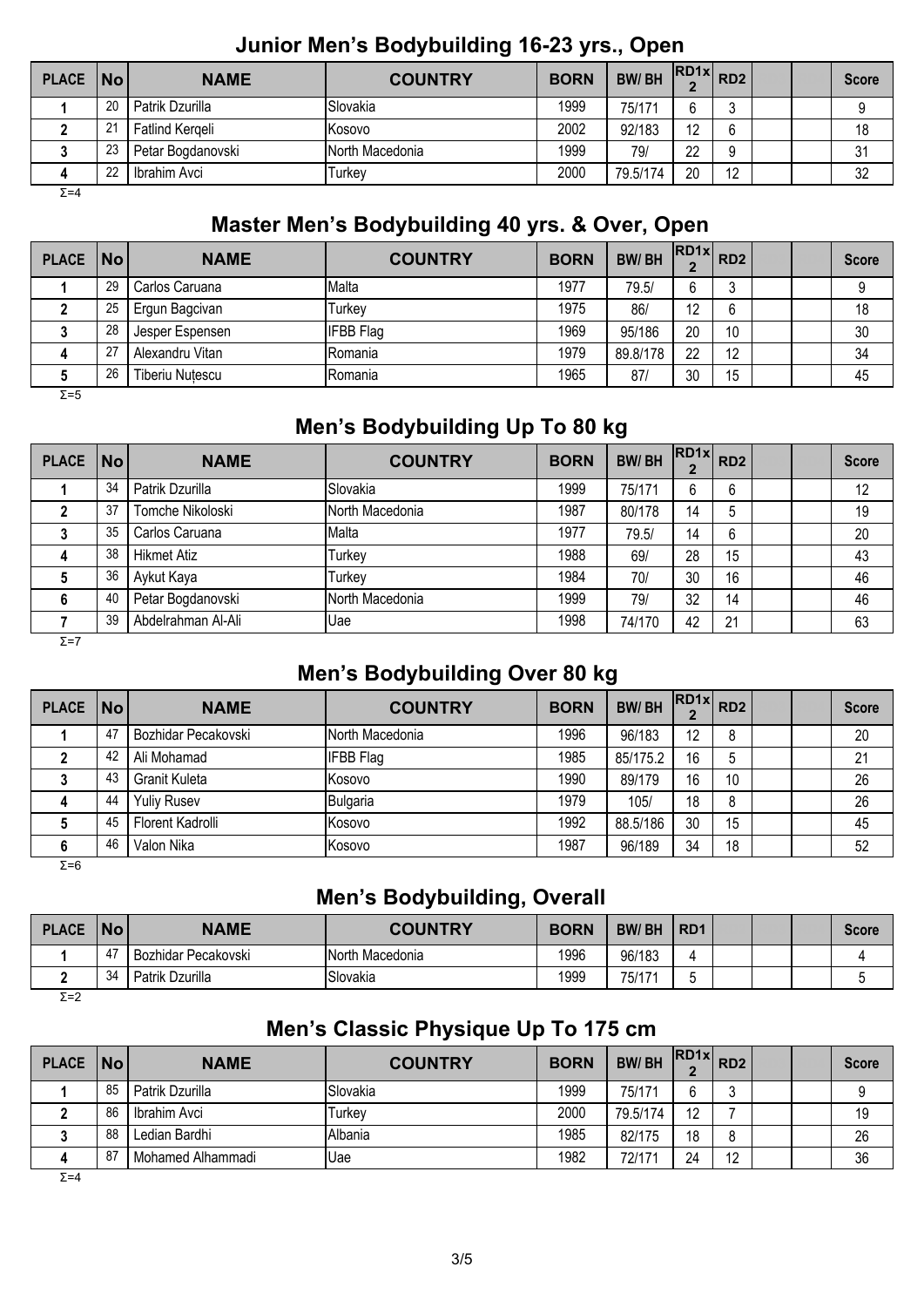| <b>PLACE</b> | No | <b>NAME</b>         | <b>COUNTRY</b>   | <b>BORN</b> | <b>BW/BH</b> | $\cdot$ RD1x RD2 |    |  | <b>Score</b> |
|--------------|----|---------------------|------------------|-------------|--------------|------------------|----|--|--------------|
|              | 94 | Matej Kristin       | Slovakia         | 1992        | 96/191       | 6                | 6  |  | 12           |
|              | 90 | Bozhidar Pecakovski | North Macedonia  | 1996        | 96/183       | 12               |    |  | 21           |
|              | 91 | Ali Mohamad         | <b>IFBB Flag</b> | 1985        | 85/175.2     | 20               | 5  |  | 25           |
|              | 93 | Granit Kuleta       | Kosovo           | 1990        | 89/179       | 20               | 11 |  | 31           |
|              | 92 | Bahadir Akvan       | Turkey           | 1989        | 82.5/178     | 28               | 13 |  | 41           |
| $\Sigma = 5$ |    |                     |                  |             |              |                  |    |  |              |

## **Men's Classic Physique Over 175 cm**

## **Men's Classic Physique, Overall**

| <b>PLACE</b> | <b>No</b> | <b>NAME</b>     | <b>COUNTRY</b> | <b>BORN</b> | <b>BW/BH</b> | R <sub>D</sub> 1 |  | <b>Score</b> |
|--------------|-----------|-----------------|----------------|-------------|--------------|------------------|--|--------------|
|              | 94        | Matej Kristin   | Slovakia       | 1992        | 96/191       |                  |  |              |
|              | 85        | Patrik Dzurilla | Slovakia       | 1999        | 75/171       | ъ.               |  |              |

Σ=2

#### **Junior Men's Physique 16-23 yrs., Open**

| <b>PLACE</b> | <b>No</b> | <b>NAME</b>       | <b>COUNTRY</b> | <b>BORN</b> | <b>BW/BH</b> | RD <sub>1</sub> |  | <b>Score</b> |
|--------------|-----------|-------------------|----------------|-------------|--------------|-----------------|--|--------------|
|              | 120       | Svetlomir Nikolov | Bulgaria       | 1999        | 173          | $\sim$          |  |              |
|              | 122       | Aljaz Lenic       | Slovenia       | 2000        | /180         | ⌒               |  |              |
|              | 121       | Paul Oprea        | Romania        | 1999        | /182         |                 |  |              |

Σ=3

## **Men's Physique Up To 175 cm**

| PLACE   No |    | <b>NAME</b>       | <b>COUNTRY</b> | <b>BORN</b> | <b>BW/BH</b> | RD <sub>1</sub> |  | <b>Score</b> |
|------------|----|-------------------|----------------|-------------|--------------|-----------------|--|--------------|
|            | 52 | Mert Gurler       | Turkey         | 1992        | /174         | đ               |  |              |
|            | 49 | Emin Kamaci       | Turkey         | 1992        | /173         | 6               |  |              |
|            | 50 | Svetlomir Nikolov | Bulgaria       | 1999        | /173         | 9               |  |              |
|            | 53 | Irdi Kashari      | Albania        | 1994        | /167         | 10              |  | 10           |
|            | 51 | Luke Brincat      | Malta          | 1992        | /164         | 14              |  | 14           |

 $Σ=5$ 

#### **Men's Physique Over 175 cm**

| PLACE   No |    | <b>NAME</b>      | <b>COUNTRY</b> | <b>BORN</b> | <b>BW/BH</b> | RD <sub>1</sub> |  | <b>Score</b> |
|------------|----|------------------|----------------|-------------|--------------|-----------------|--|--------------|
|            | 57 | Alan Ahmed       | Turkev         | 1993        | /179         | J               |  |              |
|            | 55 | Mustafa Cicekdag | Turkev         | 1988        | /182         | 6               |  |              |
|            | 56 | Ryan Delia       | Malta          | 1990        | /184         | 10              |  | 10           |
|            | 58 | Nikola Tomovic   | Montenegro     |             | /178         | 11              |  |              |

 $\overline{Σ}$ =4

#### **Men's Physique, Overall**

| <b>PLACE</b> | No        | <b>NAME</b> | <b>COUNTRY</b> | <b>BORN</b> | <b>BW/BH</b> | R <sub>D</sub> 1 |  | Score |
|--------------|-----------|-------------|----------------|-------------|--------------|------------------|--|-------|
|              | $-$<br>b. | Alan Ahmed  | Turkev         | 1993        | '179         |                  |  |       |
|              | 52        | Mert Gurler | Turkev         | 1992        | '174         |                  |  |       |
| $ -$         |           |             |                |             |              |                  |  |       |

Σ=2

## **Muscular Men's Physique Open**

| <b>PLACE</b> | <b>No</b> | <b>NAME</b>           | <b>COUNTRY</b> | <b>BORN</b> | <b>BW/BH</b> | R <sub>D</sub> 1 |  | <b>Score</b> |
|--------------|-----------|-----------------------|----------------|-------------|--------------|------------------|--|--------------|
|              | 124       | <b>Muhamet Sevinc</b> | Turkey         | 1987        | /175         |                  |  |              |
|              | 123       | Kemal Aslan           | Turkey         | 1992        | /185         | h                |  |              |
| $\Sigma = 2$ |           |                       |                |             |              |                  |  |              |